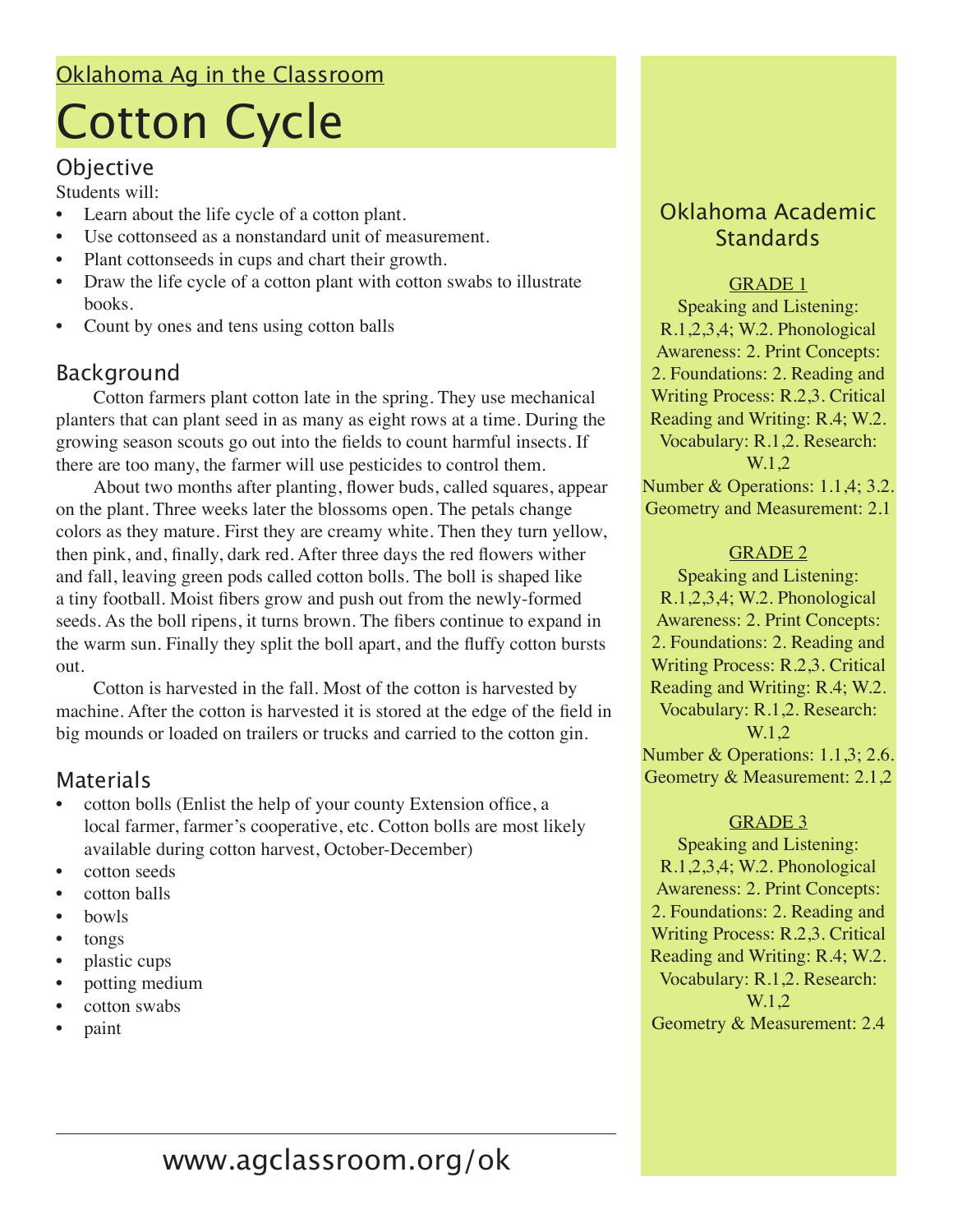# Vocabulary

**fiber—** a slender and very long natural or synthetic unit of material **germination—** the act of beginning to grow **harvest—** the gathering of a crop **life cycle—** the series of stages of form and activity through which a living thing passes from a beginning stage (as an egg) in one individual to the same stage in its

offspring **mature—** fully grown or

developed **mechanical planter—**a machine

for planting

**mound—** a small hill or heap of dirt or stone

**pesticide—** a substance used to destroy pests

**plant**— to put or set in the ground to grow

**scout—** to go about and observe in search of information

**seed—** the grains of plants used for sowing

**soil—** the loose surface material of the earth in which plants grow **wither—** to shrivel from or as if from loss of bodily moisture and especially sap

# Procedures

1. If cotton bolls are available, show them to your students.

—Students will feel the cotton and try to pull the cotton lint from the cotton boll.

—As a class students will brainstorm to make a list of adjectives that describe the cotton bolls.

2. Show this video from Oklahoma Cotton Council about cotton production: http://oklahoma4h.okstate.edu/aitc/movie/occ\_1.html —Ask students what they want to learn about cotton. List the

questions on a question board. Sample questions:

- How does a cotton seed grow?
- What is inside a cotton boll?
- •What food is made from cotton?
- How does the cotton turn into fabric?
- How do they make a bale?
- •Is cotton candy made from cotton?
- —Ask students how they might get answers to their questions

—If possible invite a cotton expert to your class to answer students' questions—a cotton farmer, someone from the local coop or feed and seed store, an OSU County Extension educator, a 4-H or FFA member, etc.

3. If available, provide students with cotton seeds.

—Students will use the cotton seeds as nonstandard units for measuring the items mentioned in the worksheet included with this lesson.

4. Divide students into groups and provide bowls of cotton balls, tongs and the grid provided with this lesson.

—Students will use the grid to count the cotton balls into groups of ten. Students will count to 100 by counting the groups of ten.

- 5. Students will plant cotton seeds in plastic cups filled with potting medium.
	- —Students will water the plants as needed
	- —Students will observe and record plant growth.
- 6. Provide copies of the "Life Cycle of a Cotton Plant" included with this lesson.

—Students will create life cycles books based on observation of their plants' growth and what they have learned.

—Provide cotton swabs and paint for students to paint the life cycle of a cotton plant.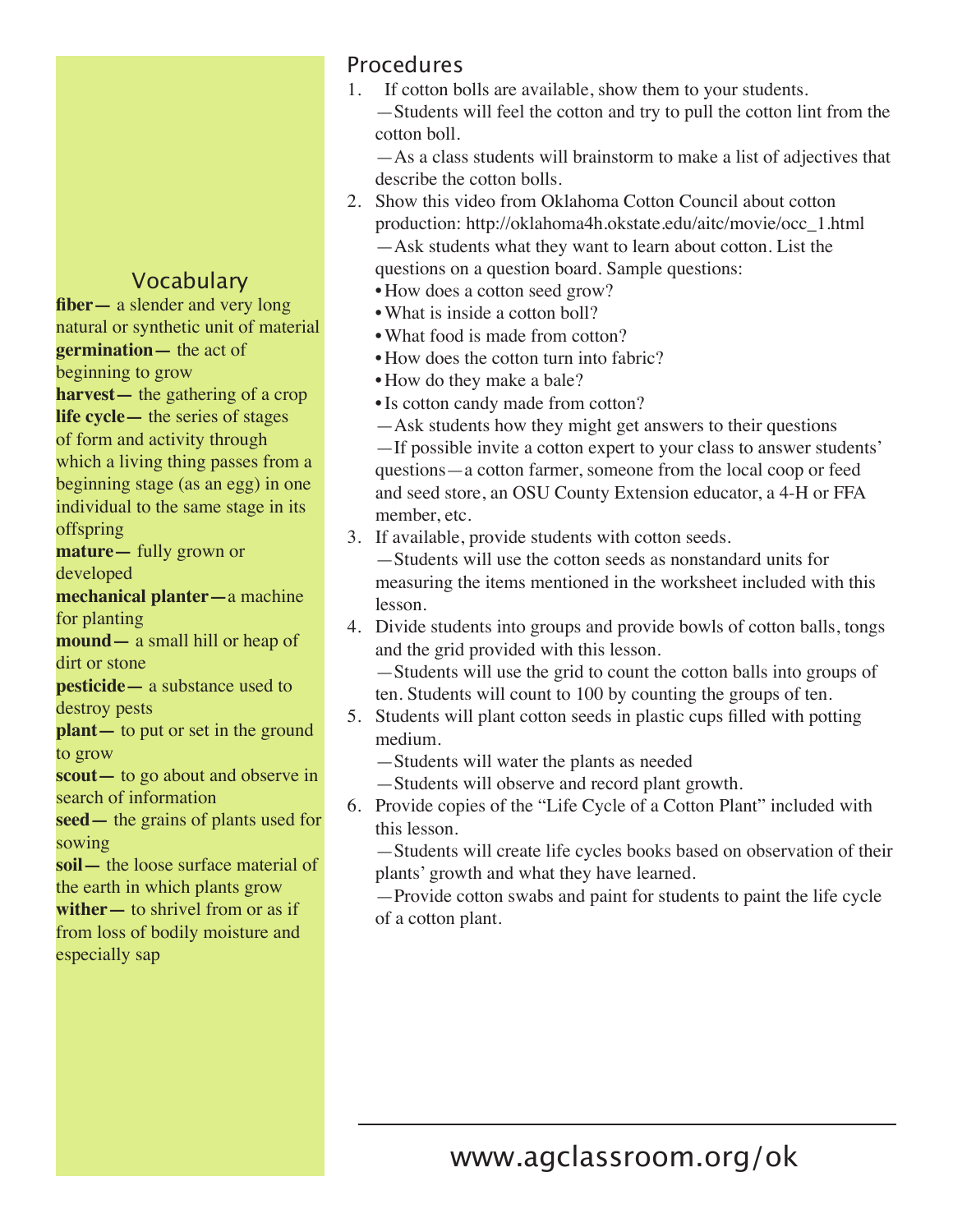# Life Cycle of a Cotton Plant



Oklahoma Ag in the Classroom is a program of the Oklahoma Cooperative Extension Service, the Oklahoma Department of Agriculture, Food and Forestry and the Oklahoma State Department of Education.